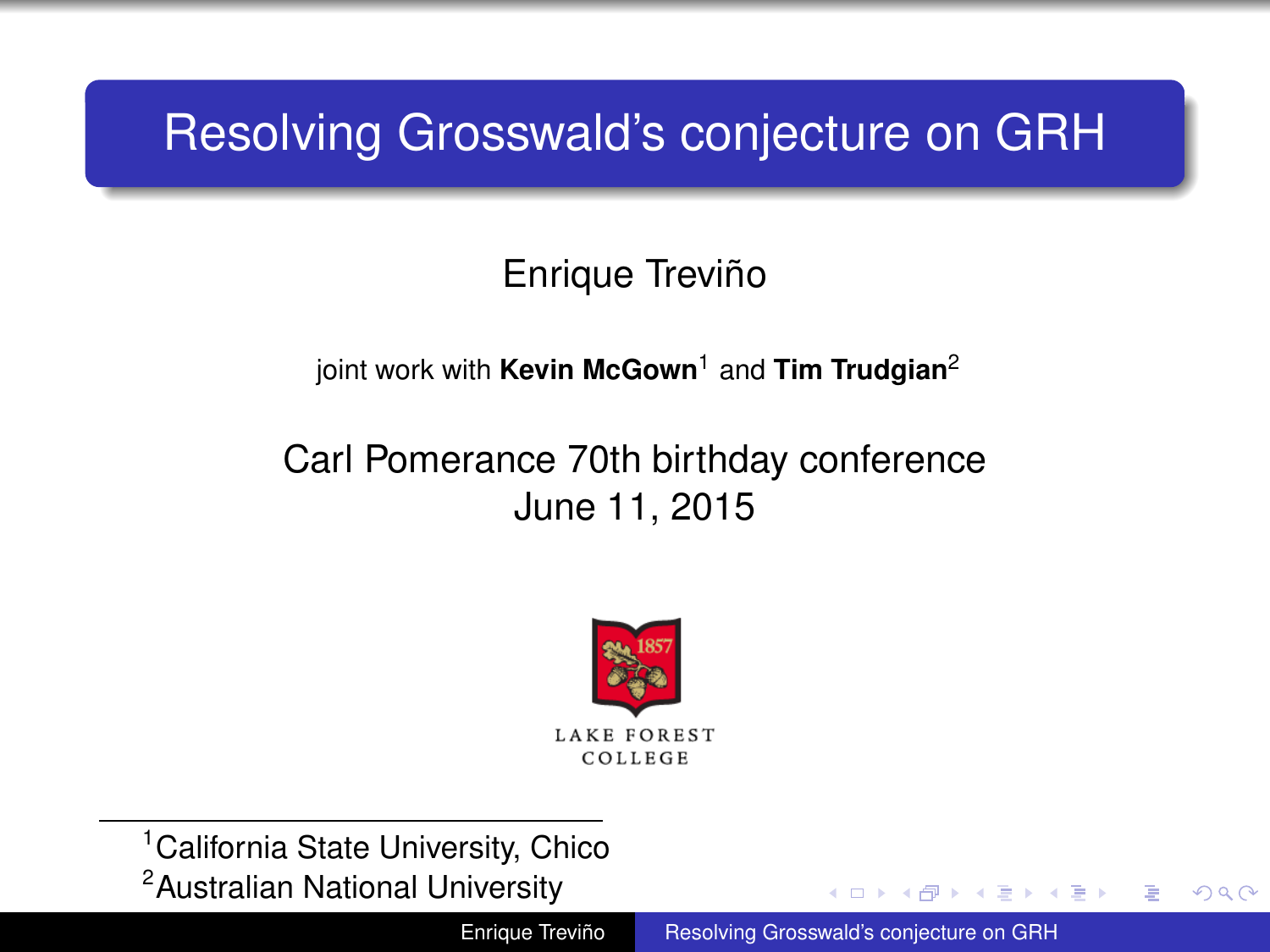Let *p* be a prime number. Then *g* is a primitive root modulo *p* if

$$
=\{1,2,3,\ldots,p-1\},
$$

or

$$
g^k = 1
$$
 if and only if  $(p-1)|k$ ,

or

$$
\frac{\phi(p-1)}{p-1}\left(1+\sum_{\substack{d\mid p-1\\d>1}}\frac{\mu(d)}{\phi(d)}\sum_{\substack{\chi \bmod p\\ \chi \text{ has order } d}}\chi(n)\right)=1.
$$

**K ロ ▶ K 何 ▶ K ヨ ▶ K ヨ ▶** 

重し  $299$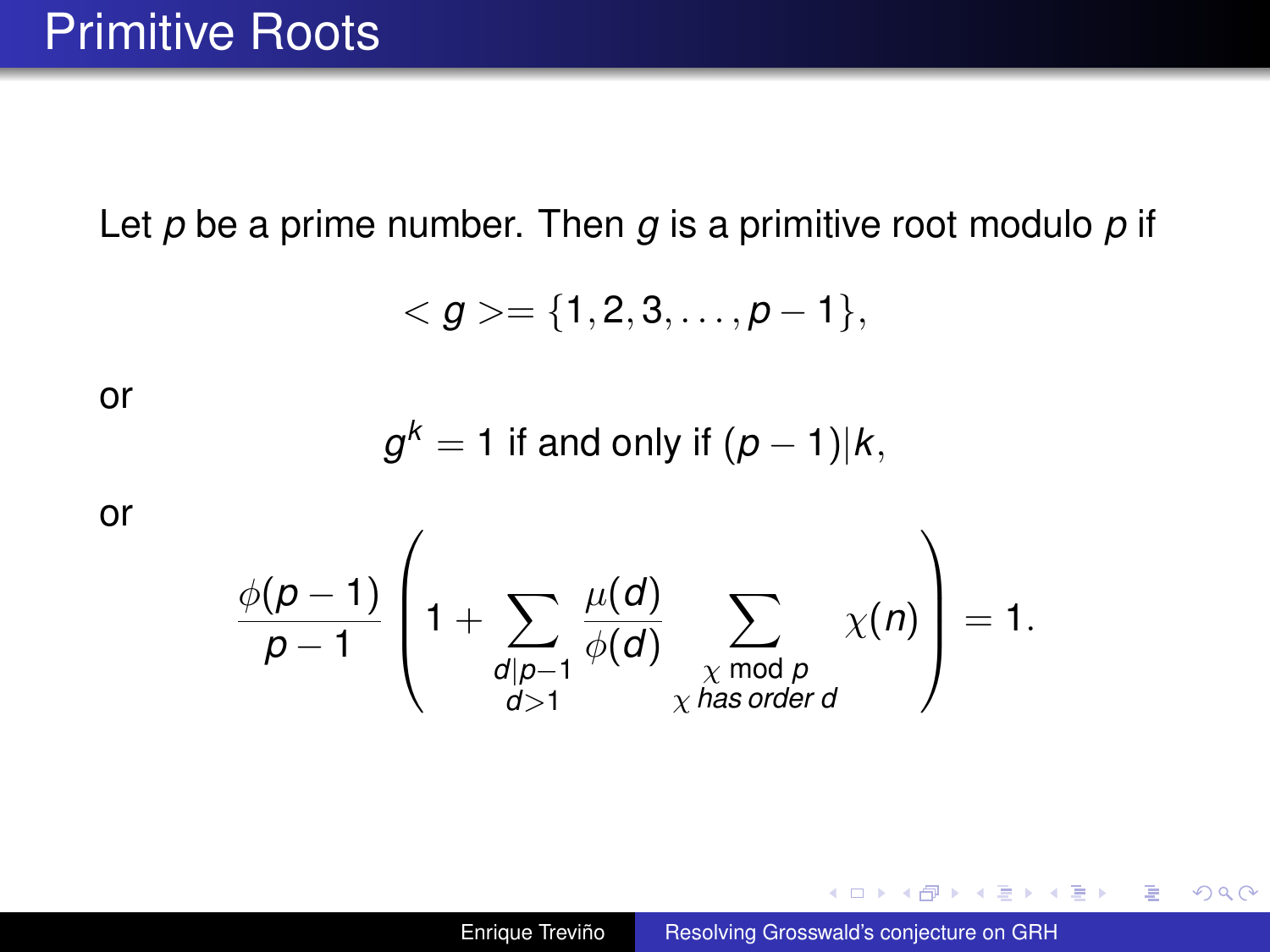## Least primitive root

How big can the least primitive root be?

| р               | Least primitive root    |
|-----------------|-------------------------|
| $\overline{2}$  | 1                       |
| $\overline{3}$  | $\overline{\mathbf{c}}$ |
| $\overline{5}$  | $\overline{2}$          |
| $\overline{7}$  | $\overline{3}$          |
| 11              | $\frac{2}{2}$           |
| $\overline{13}$ |                         |
| $\overline{17}$ | $\overline{3}$          |
| 19              | $\overline{2}$          |
| 23              | $\overline{5}$          |
| 29              | $\overline{2}$          |
| $\overline{31}$ | $\overline{3}$          |
| $\overline{37}$ | $\overline{2}$          |

Enrique Treviño [Resolving Grosswald's conjecture on GRH](#page-0-0)

4 0 8

メ都 ドメ 君 ドメ 君 ドッ

重。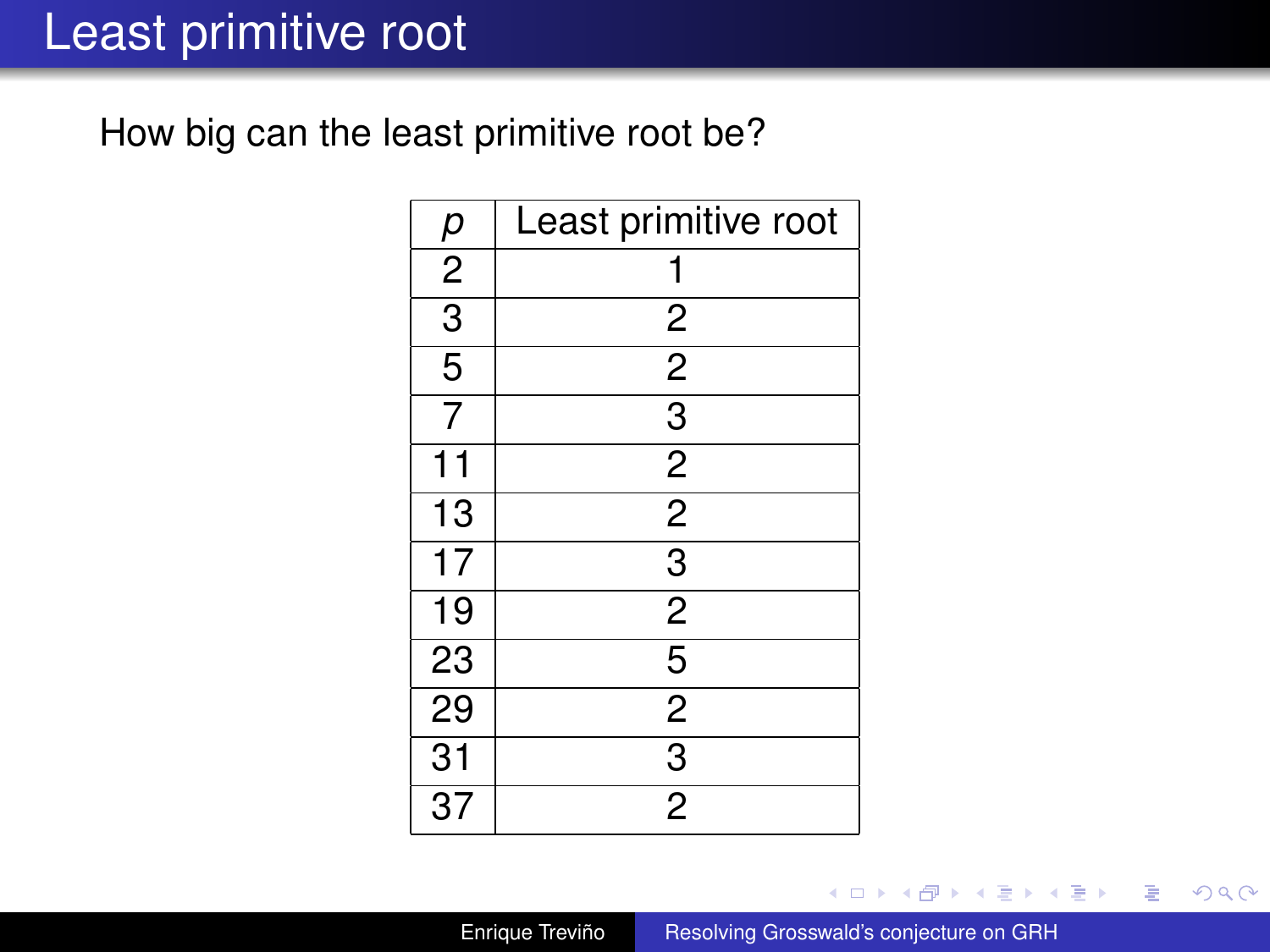## Primitive Root Champions

|                 | Least primitive root |
|-----------------|----------------------|
| $\frac{p}{3}$   | $\overline{c}$       |
| $\overline{7}$  | $\overline{3}$       |
| 23              | 5                    |
| 41              | 6                    |
| $\overline{71}$ | $\overline{7}$       |
| 191             | 19                   |
| 409             | 21                   |
| 2161            | 23                   |
| 5881            | 31                   |
| 36721           | 37                   |
| 55441           | 38                   |
| 71761           | 44                   |
| 110881          | 69                   |
| 760321          | 73                   |

Enrique Treviño [Resolving Grosswald's conjecture on GRH](#page-0-0)

€ □ 下

す 御 メ オ 君 メ オ 君 メー

重。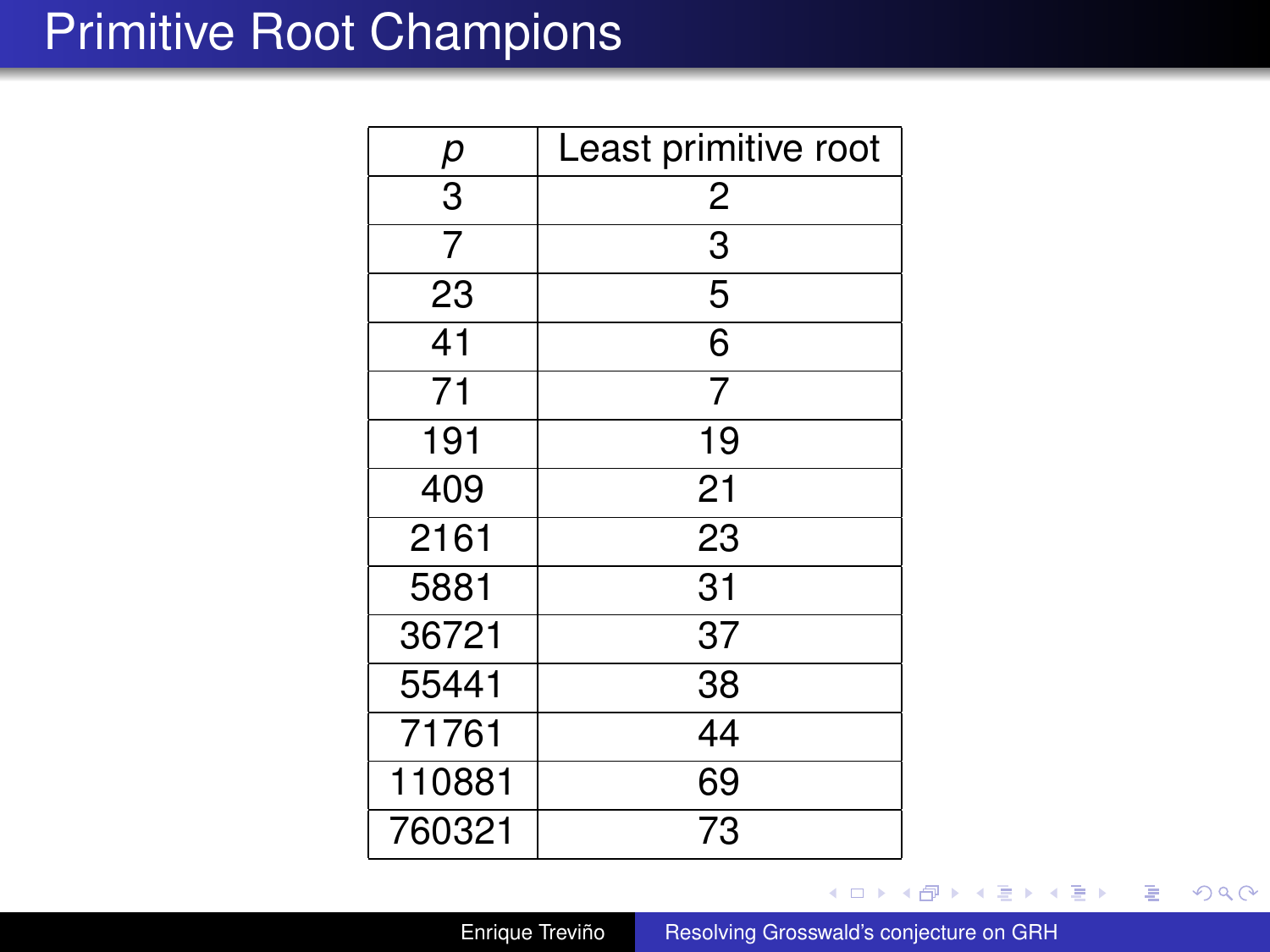# Prime Primitive Roots Champions

| р     | Least primitive root | Least prime primitive root |
|-------|----------------------|----------------------------|
|       | 3                    |                            |
| 23    | 5                    | 5                          |
| 41    | 6                    |                            |
| 109   | 6                    | 11                         |
| 191   | 19                   | 19                         |
| 271   | 6                    | 43                         |
| 2791  | 6                    | 53                         |
| 11971 | 10                   | 79                         |
| 31771 |                      |                            |

The least primitive root champions happen at the following *p*: 7, 23, 41, 109, 191, 271, 2791, 11971, 31771. The least **prime** primitive roots happen at the following *p*: 3, 7, 23, 41, 71, 191, 409, 2161, 5881, 36721, 55441, 71761, 110881, 760321.

 $\Omega$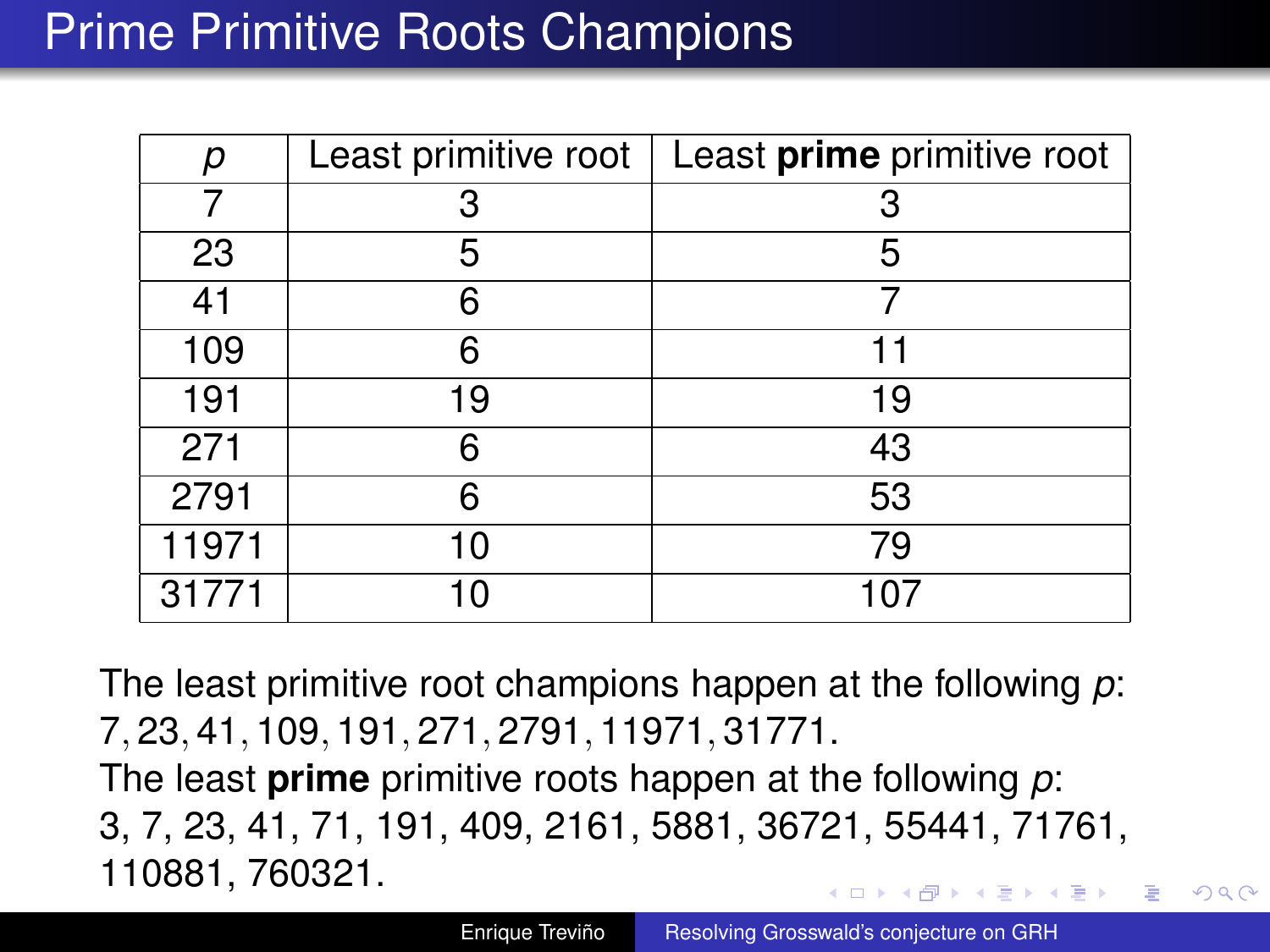# Theorems on the least primitive roots mod*p*

Let *g*(*p*) be the least primitive root mod*p*.

Unconditionally, Burgess (1960s) showed

$$
g(\rho) \ll_{\varepsilon} \rho^{\frac{1}{4}+\varepsilon}.
$$

**Under GRH**, Ankeny (1952) showed

$$
g(\rho) \ll \left(2^{\omega(\rho-1)}\log\rho\left(\log\left(2^{\omega(\rho-1)}\log\rho\right)\right)\right)^2.
$$

**Under GRH**, Wang (1959) showed

$$
g(p) \ll (\omega(p-1))^6 \log^2 p.
$$

**Under GRH**, Shoup (1992) showed

$$
g(\rho) \ll (\omega(\rho-1))^4 (\log{(\omega(\rho-1)+1)})^4 \log^2{\rho}.
$$

ぼう メモト

 $QQ$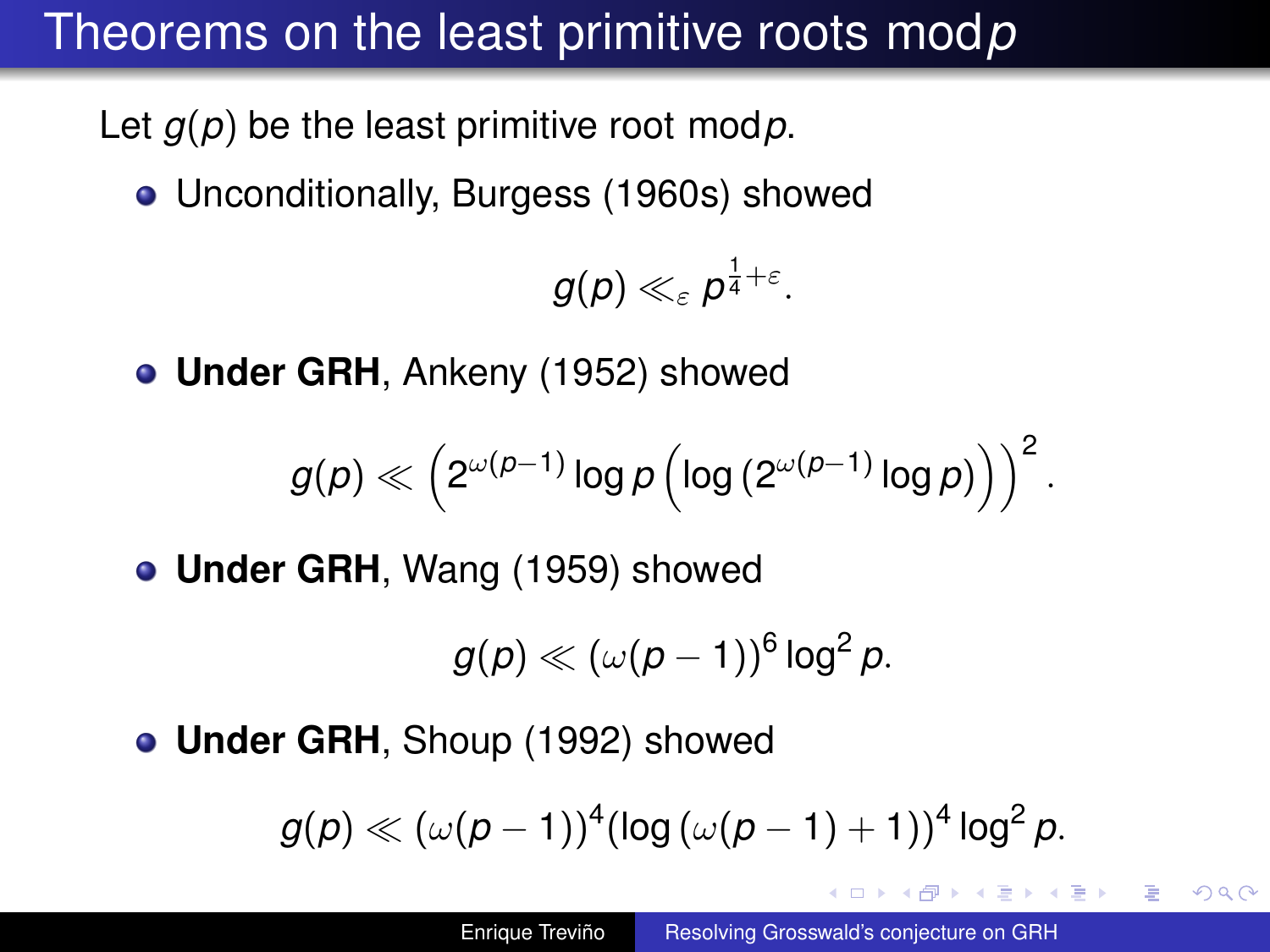## Conjecture (Grosswald)

*For all primes p* > 409*,*

$$
g(p)<\sqrt{p}-2.
$$

Theorem (Grosswald, 1982)

 $For p \ge 1 + e^{e^{24}} \approx 10^{10^{10}},$ 

 $g(\rho)\leq \rho^{0.499}.$ 

Theorem (Cohen, Oliveira e Silva, Trudgian, 2015)

 $\,$  *For* 409  $<$   $p$   $<$  2.5  $\times$  10<sup>15</sup>  $\,$  *or p*  $>$  3.67  $\times$  10<sup>71</sup> ,

$$
g(p) < \sqrt{p} - 2.
$$

イロト イ押 トイヨ トイヨト

重  $2Q$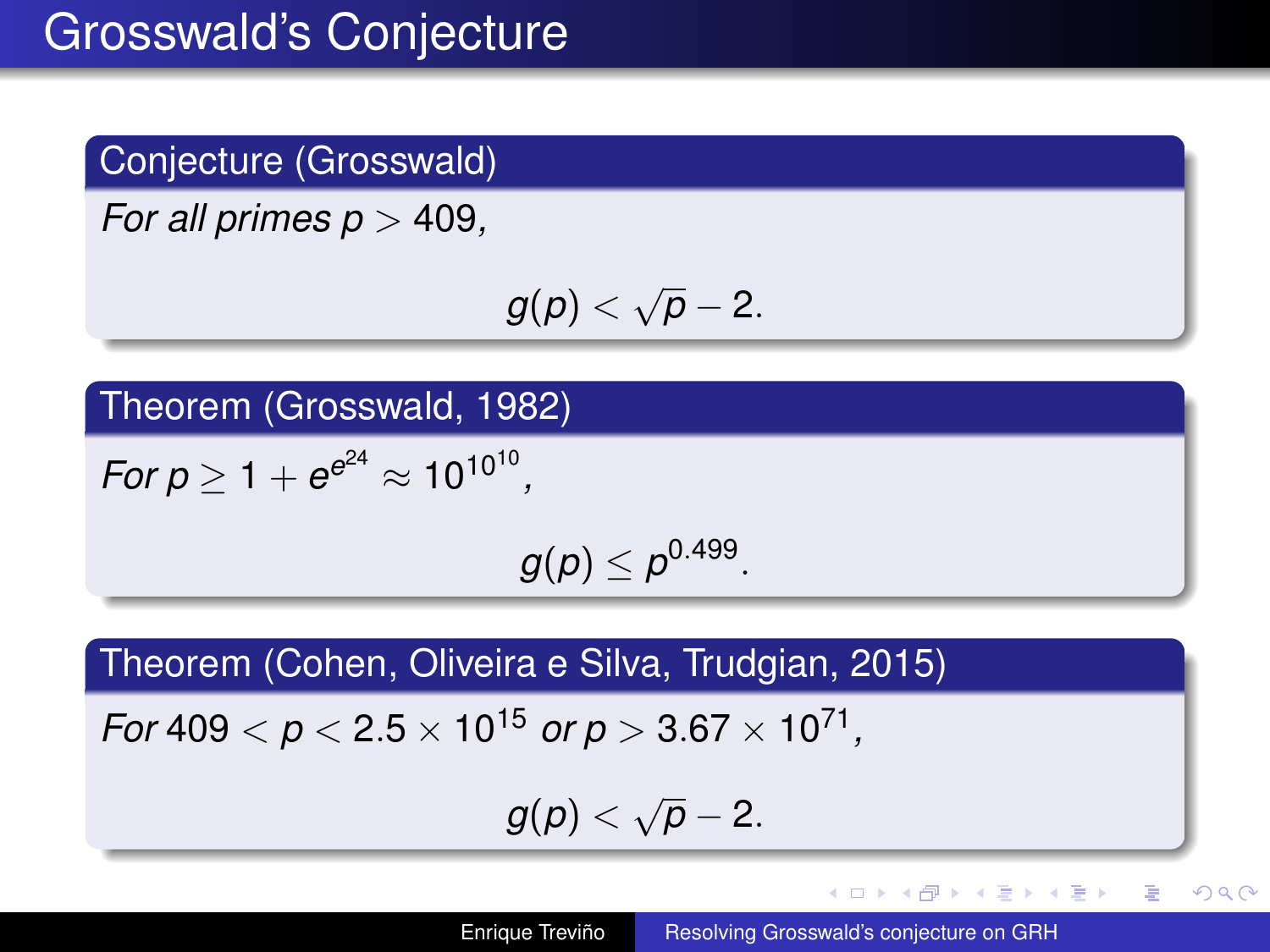#### Theorem (McGown, Trudgian, T.)

*Assuming the Generalized Riemann Hypothesis for Dirichlet L functions for all p*  $\geq 10^{14}$ *,* 

$$
g(p)<\sqrt{p}-2.
$$

*Furthermore if*  $\hat{g}(p)$  *is the least prime primitive root, then* 

$$
\hat{g}(p) < \sqrt{p} - 2.
$$

Theorem (McGown, Trudgian, T.)

 $\it{Assuming GRH}.$  For  $p \geq 10^9,$ 

$$
\hat{g}(\rho) \le \left(\frac{8}{5}2^{\omega(\rho-1)}\log\rho\right)^2.
$$

4 ロ ) (何 ) (日 ) (日 )

E

 $290$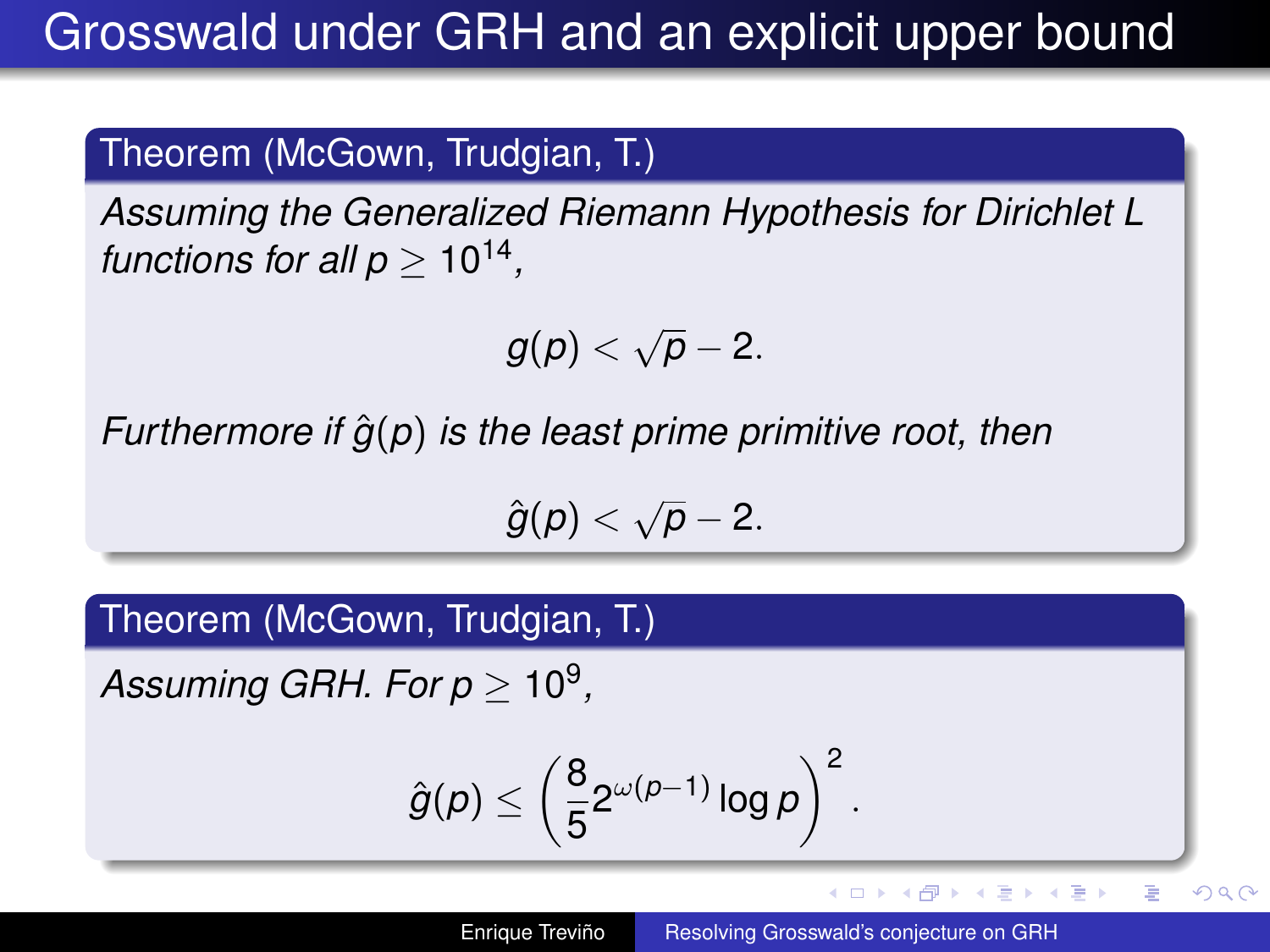## Sketch of Proof

Let  $f(n)$  be the characteristic function for a primitive root, i.e.,

$$
f(n) = \begin{cases} 1 & \text{if } n \text{ is a primitive root,} \\ 0 & \text{otherwise.} \end{cases}
$$

#### Then

$$
f(n) = \frac{\phi(p-1)}{p-1} \left(1 + \sum_{\substack{d \mid p-1 \\ d>1}} \frac{\mu(d)}{\phi(d)} \sum_{\substack{\chi \bmod p \\ \chi \text{ has order } d}} \chi(n)\right).
$$

イロト イ団ト イヨト イヨト

重。  $299$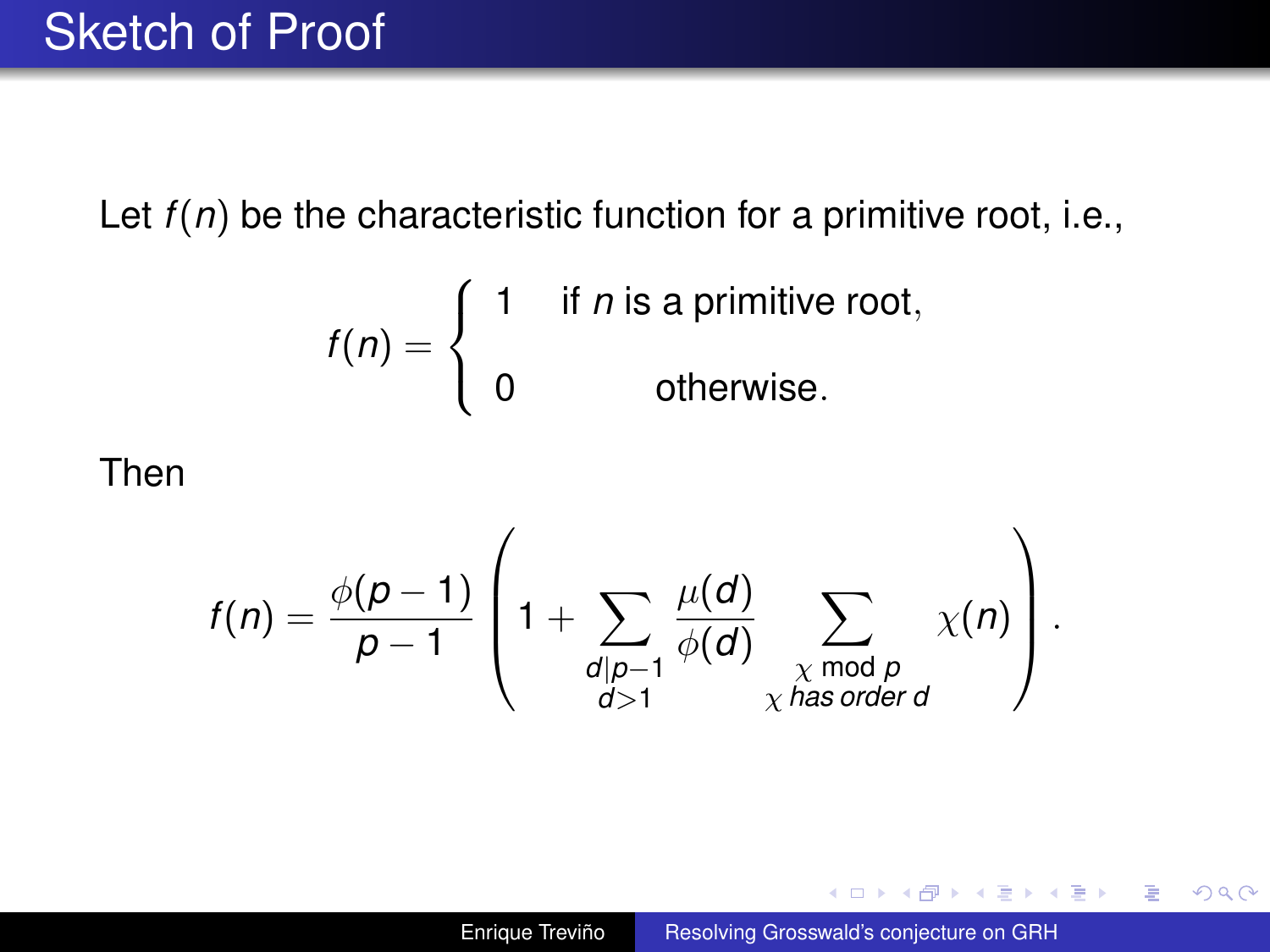## Proof continued

$$
f(n) = \frac{\phi(p-1)}{p-1} \left(1 + \sum_{\substack{d \mid p-1 \\ d>1}} \frac{\mu(d)}{\phi(d)} \sum_{\substack{\chi \bmod p \\ \chi \text{ has order } d}} \chi(n)\right).
$$

Suppose that for all  $n \leq x$ , *n* is not a primitive root. Then

$$
\frac{p-1}{\phi(p-1)}f(n)\Lambda(n)\left(1-\frac{n}{x}\right)=0 \text{ for all } n.
$$

Then summing over all  $n \leq x$  and changing order of summation we get

$$
\sum_{n\leq x}\Lambda(n)\left(1-\frac{n}{x}\right)+\sum_{\substack{d\mid p-1\\ d>1}}\frac{\mu(d)}{\phi(d)}\sum_{\substack{\chi \bmod p\\ \chi \text{ has order } d}}\sum_{n\leq x}\chi(n)\Lambda(n)\left(1-\frac{n}{x}\right)=0.
$$

K 何 ▶ K ヨ ▶ K ヨ ▶ ...

÷.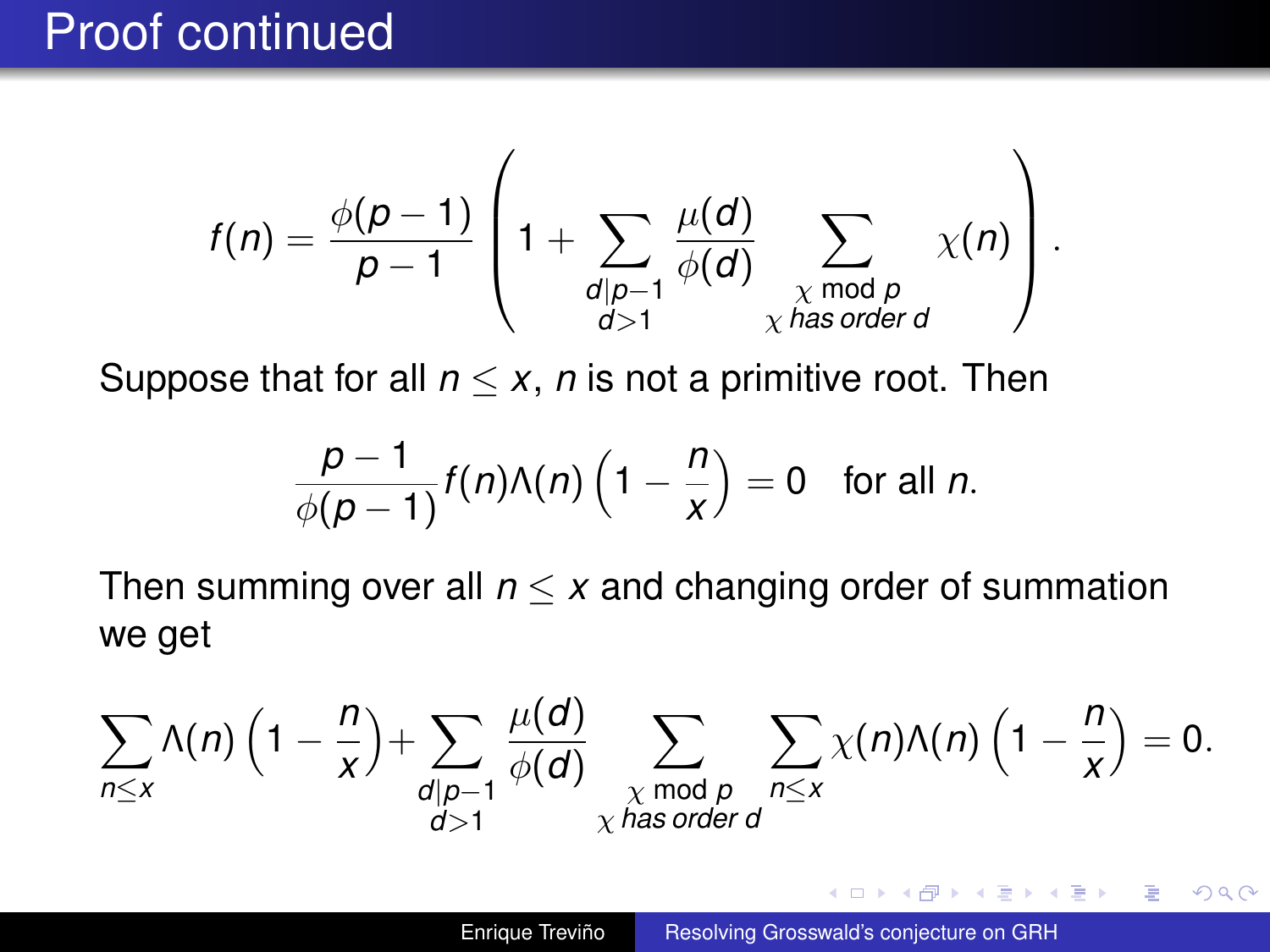$$
\sum_{n\leq x}\Lambda(n)\left(1-\frac{n}{x}\right)+\sum_{\substack{d\mid p-1\\d>1}}\frac{\mu(d)}{\phi(d)}\sum_{\substack{\chi \bmod p\\ \chi \text{ has order } d}}\sum_{n\leq x}\chi(n)\Lambda(n)\left(1-\frac{n}{x}\right)=0.
$$

We have

$$
\sum_{n\leq x}\Lambda(n)\left(1-\frac{n}{x}\right)\approx\sum_{n\leq x}\left(1-\frac{n}{x}\right)\approx\frac{x}{2},
$$

and using GRH

$$
\left|\sum_{n\leq x}\chi(n)\Lambda(n)\left(1-\frac{n}{x}\right)\right|=O\left(\sqrt{x}\log p\right).
$$

**Therefore** 

$$
\frac{x}{2}=O\left((2^{\omega(\rho-1)}-1)\sqrt{x}\log\rho\right).
$$

It follows that

$$
\hat{g}(p) = O\left(\left((2^{\omega(p-1)} - 1)\log p\right)^2\right).
$$

 $\mathbb{R}^+$ 

 $299$ 

重き す重き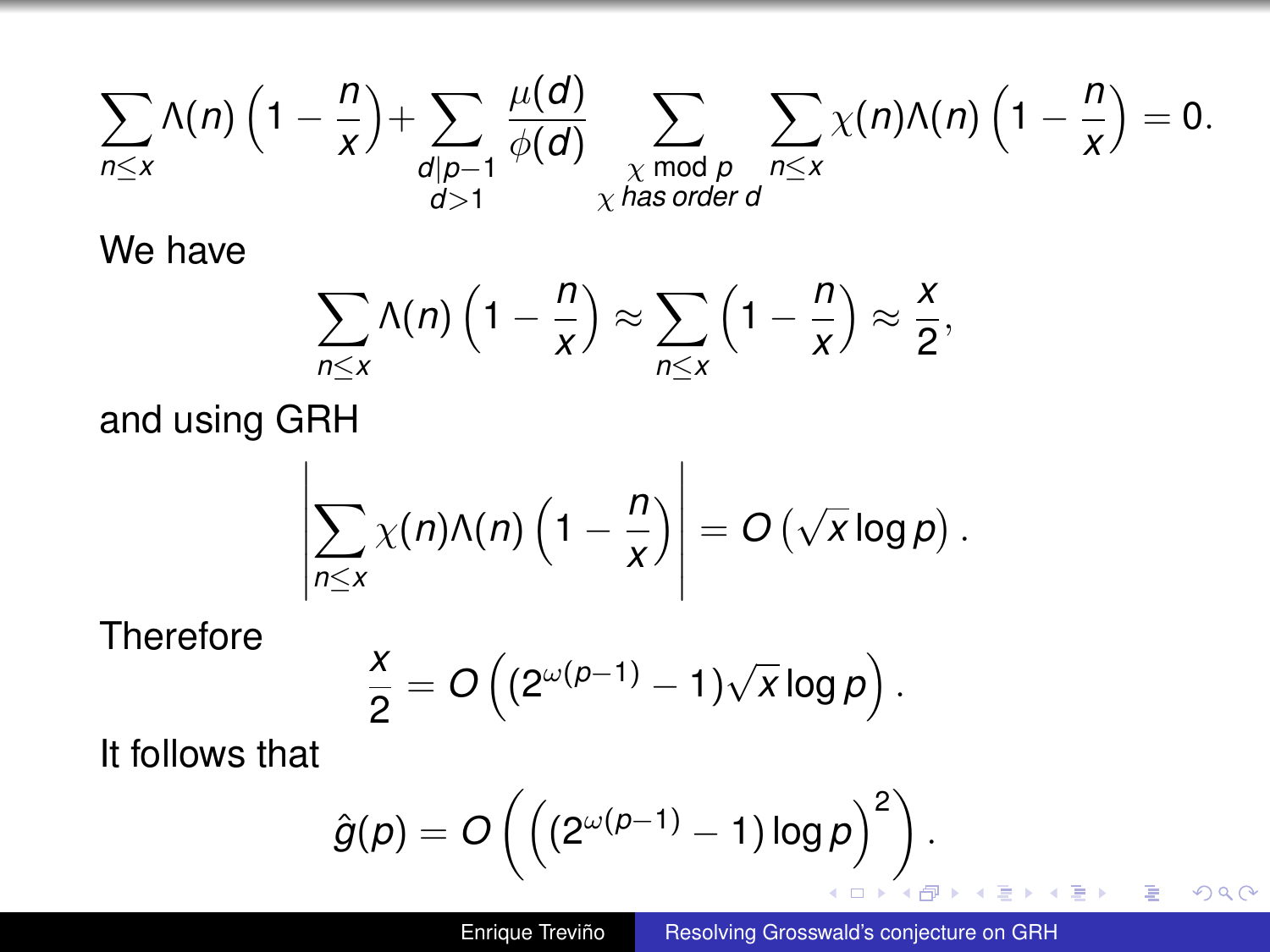## **Sieve**

- From this inequality (when made explicit), one can show that for  $p \ge 10^{43}$ , then  $\hat{g}(p) < \sqrt{p} - 2$ . An extra idea is needed to cover 2.5  $\times$  10<sup>15</sup>  $<\rho$   $<$  10<sup>43</sup>.
- Let *e* be an even divisor of  $p-1$ . Let  $p_1, p_2, \ldots, p_s$  be the primes dividing *p* − 1 that do not divide *e*. Set

$$
\delta=1-\sum_{i=1}^s\frac{1}{p_i}.
$$

#### Theorem (McGown, Trudgian, T.)

*Assume GRH. Then for p* ≥ 10<sup>9</sup> *, we have*

$$
\hat{g}(\rho) \leq \left(\frac{1}{5} + \frac{14}{9}\left(2 + \frac{s-1}{\delta}\right)2^{n-s}\log\rho\right)^2.
$$

4 ロ ) (何 ) (日 ) (日 )

ă

 $290$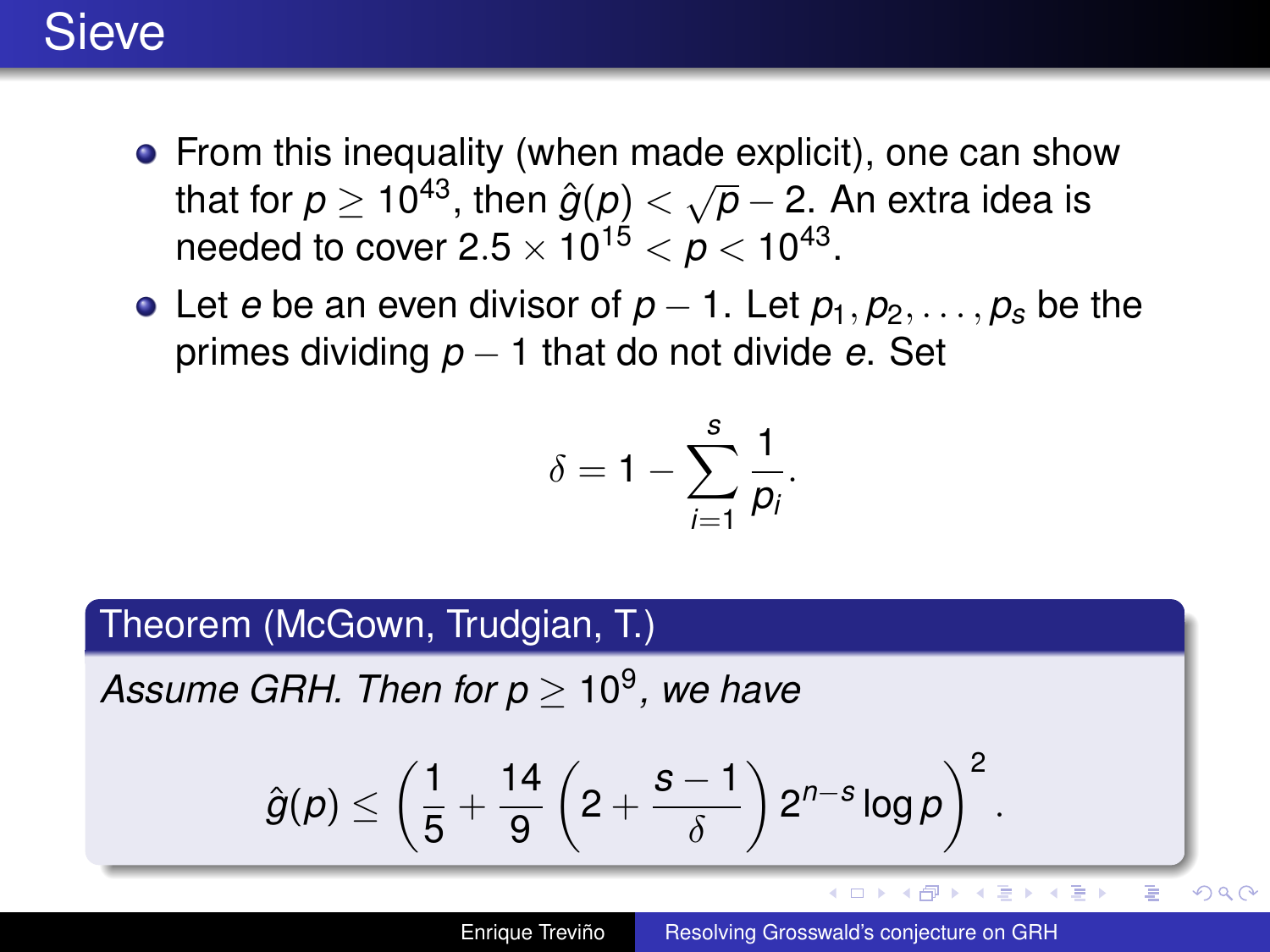#### Theorem (McGown, Trudgian, T.)

*Assuming the Generalized Riemann Hypothesis for Dirichlet L functions. For all*  $p > 409$ *,* 

$$
g(p)<\sqrt{p}-2.
$$

*Furthermore if p* > 2791*, then*

$$
\hat{g}(p) < \sqrt{p} - 2.
$$

イロト イ押 トイヨ トイヨト

÷.